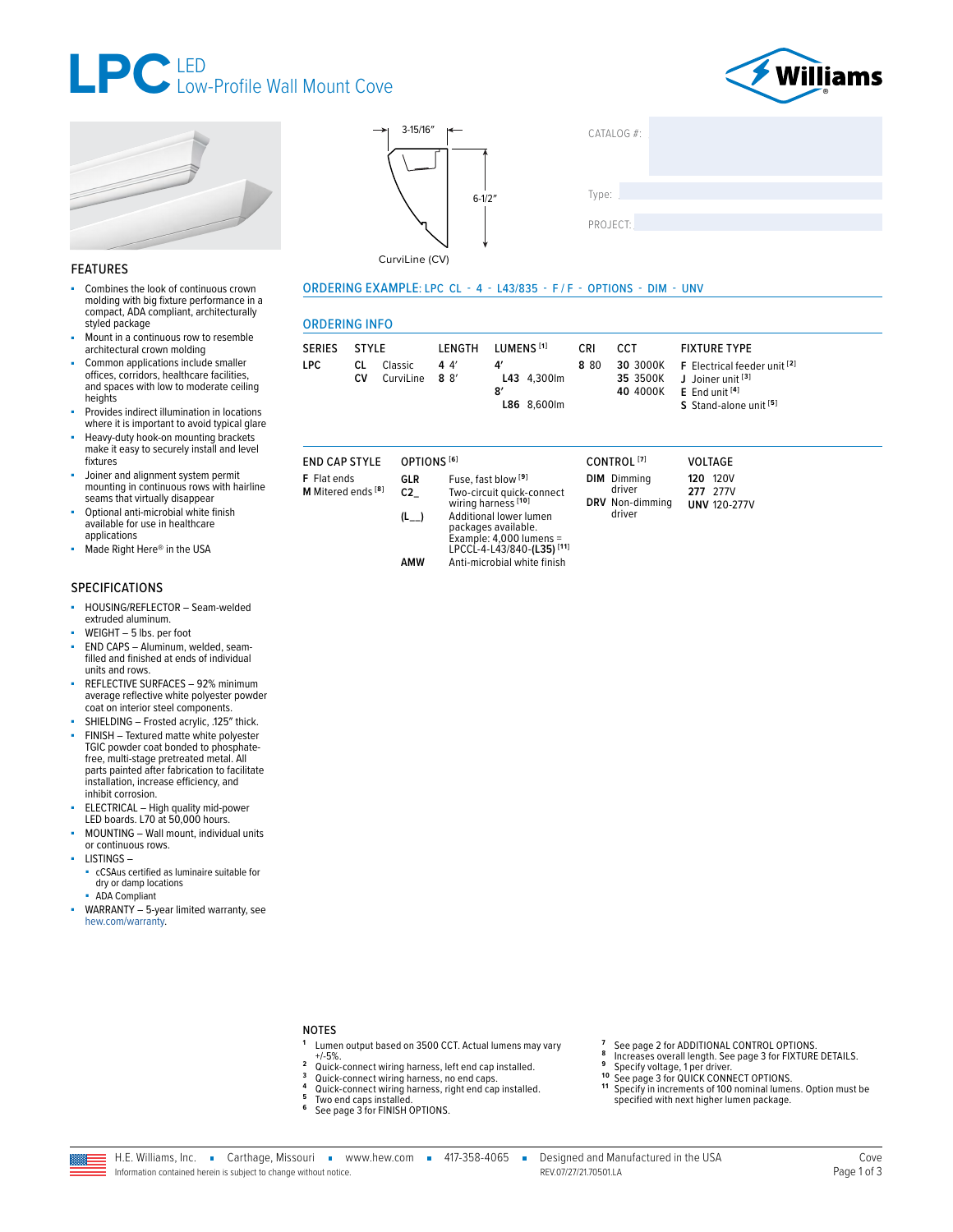# **LPC** LED<br>
Low-Profile Wall Mount Cove

### PHOTOMETRY

**LPCCL-4-L43/835-DIM-UNV** 02/23/15 | Total Luminaire Output: 4351 lumens; 51.5 Watts | Efficacy: 84 lm/W | 80 CRI; 3500K CCT



|                    | <b>VERTICAL</b> |             | <b>ZONAL</b> |            |      |             |               |
|--------------------|-----------------|-------------|--------------|------------|------|-------------|---------------|
|                    | ANGLE           | $0^{\circ}$ | 45°          | $90^\circ$ | 135° | $180^\circ$ | <b>LUMENS</b> |
|                    | 90              | 3           | 4            | 14         |      | 11          |               |
|                    | 95              | 37          | 56           | 104        | 61   | 47          | 79            |
| DISTRIBUTION       | 105             | 207         | 243          | 259        | 214  | 174         | 244           |
|                    | 115             | 419         | 444          | 471        | 420  | 353         | 430           |
|                    | 125             | 659         | 698          | 732        | 668  | 605         | 614           |
|                    | 135             | 949         | 995          | 1027       | 953  | 876         | 752           |
| <b>CANDLEPOWER</b> | 145             | 1274        | 1309         | 1334       | 1265 | 1197        | 804           |
|                    | 155             | 1576        | 1597         | 1607       | 1567 | 1510        | 727           |
|                    | 165             | 1829        | 1833         | 1841       | 1821 | 1805        | 513           |
|                    | 175             | 1956        | 1953         | 1968       | 1952 | 1959        | 185           |
|                    | 180             | 1978        | 1978         | 1978       | 1978 | 1978        |               |

| SUMMARY      | <b>ZONE</b> | <b>I UMENS</b> | % FIXTURE |
|--------------|-------------|----------------|-----------|
|              | $90 - 120$  | 753            | 17        |
|              | $90 - 130$  | 1366           | 31        |
|              | $90 - 150$  | 2922           | 67        |
| <b>LUMEN</b> | $90 - 180$  | 4346           | 100       |
|              | $0 - 180$   | 4351           | 100       |

#### <span id="page-1-0"></span>ADDITIONAL CONTROL OPTIONS

| Note: Lumen restrictions apply, consult product builder at hew.com/product-builder. |                                                                                         |  |  |  |  |
|-------------------------------------------------------------------------------------|-----------------------------------------------------------------------------------------|--|--|--|--|
| <b>CATALOG NUMBER</b>                                                               | <b>DESCRIPTION</b>                                                                      |  |  |  |  |
| <b>DRV</b><br>Driver prewired for non-dimming applications                          |                                                                                         |  |  |  |  |
| DIM                                                                                 | Dimming driver prewired for 0-10V low voltage applications                              |  |  |  |  |
| DIM1                                                                                | 1% dimming driver prewired for 0-10V low voltage applications                           |  |  |  |  |
| <b>DIM LINE</b>                                                                     | Line voltage dimming driver (TRIAC and ELV compatible, 120V only)                       |  |  |  |  |
| <b>DIM TRC</b>                                                                      | Line voltage dimming driver (TRIAC compatible, 120V only)                               |  |  |  |  |
| SD40                                                                                | 40% step-dimming driver                                                                 |  |  |  |  |
| SD50                                                                                | 50% step-dimming driver                                                                 |  |  |  |  |
| DALI                                                                                | DALI dimming driver                                                                     |  |  |  |  |
| LTE LINE                                                                            | Lutron Hi-lume 1% 2-wire dimming driver forward phase line voltage controls (120V only) |  |  |  |  |
| LDE1                                                                                | Lutron Hi-lume 1% EcoSystem dimming LED driver                                          |  |  |  |  |
| <b>ELDO SOLOB</b>                                                                   | EldoLED Solodrive, 0.1% dimming driver for 0-10V controls                               |  |  |  |  |
| ELDO SOLOB DALI                                                                     | EldoLED Solodrive, 0.1% dimming driver for DALI controls                                |  |  |  |  |
| ELDO ECO1                                                                           | EldoLED Ecodrive, 1% dimming driver for 0-10V controls                                  |  |  |  |  |
| ELDO ECO1 DALI                                                                      | EldoLED Ecodrive, 1% dimming driver for DALI controls                                   |  |  |  |  |

#### CROSS SECTIONS

Ξ